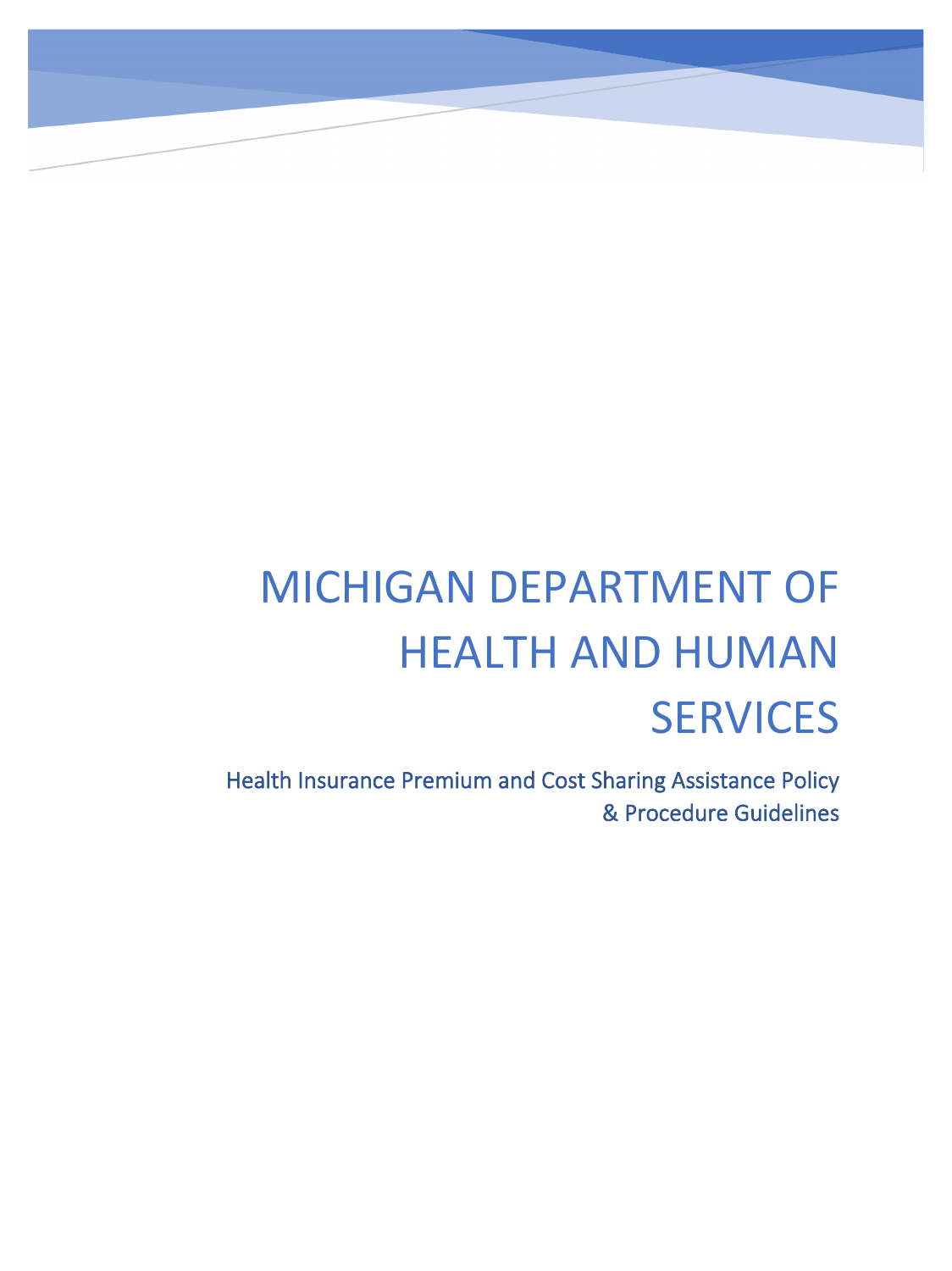## **TABLE OF CONENTS**

| HEALTH INSURANCE PREMIUM AND COST SHARING ASSISTANCE POLICY & PROCEDURE GUIDELINES 2 |  |
|--------------------------------------------------------------------------------------|--|
|                                                                                      |  |
|                                                                                      |  |
|                                                                                      |  |
|                                                                                      |  |
|                                                                                      |  |
|                                                                                      |  |
|                                                                                      |  |
|                                                                                      |  |
|                                                                                      |  |
|                                                                                      |  |
|                                                                                      |  |
|                                                                                      |  |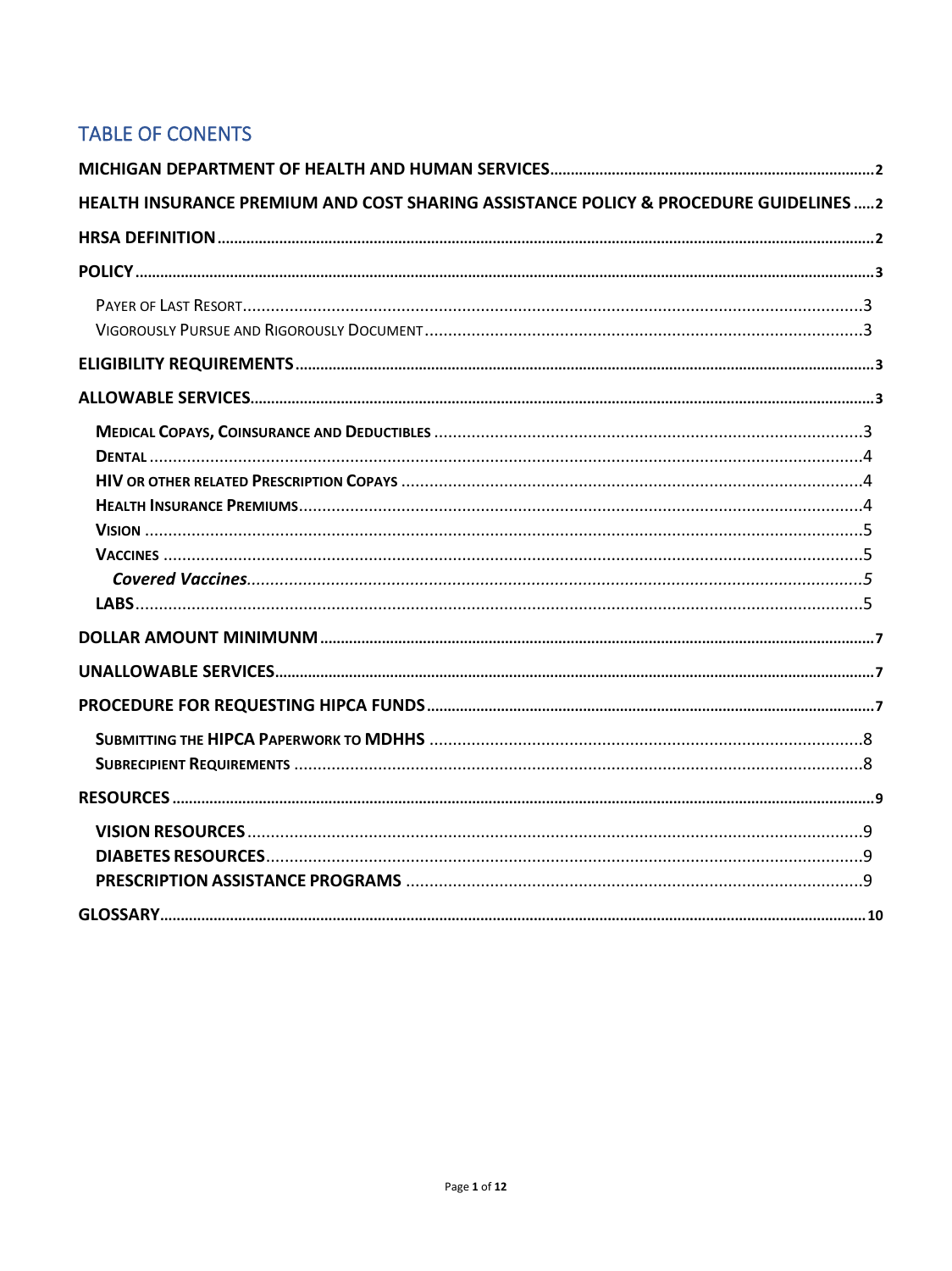# Michigan Department of Health and Human Services

# <span id="page-2-1"></span><span id="page-2-0"></span>Health Insurance Premium and Cost Sharing Assistance Policy & Procedure Guidelines

# <span id="page-2-2"></span>HRSA Definition

Health Insurance Premium and Cost Sharing Assistance (HIPCA) provides financial assistance for eligible clients living with HIV to maintain continuity of health insurance or to receive medical and pharmacy benefits under a health care coverage program. For purposes of this service category, health insurance also includes standalone dental insurance. The service provision consists of the following:

- Paying health insurance premiums to provide comprehensive HIV Outpatient/Ambulatory Health Services, and pharmacy benefits that provide a full range of HIV medications for eligible clients; and/or
- Paying standalone dental insurance premiums to provide comprehensive oral health care services for eligible clients; and/or
- Paying cost sharing on behalf of the client.

To use HRSA Ryan White HIV/AIDS Program (RWHAP) funds for health insurance premium assistance (not standalone dental insurance assistance), a RWHAP Part recipient must implement a methodology that incorporates the following requirements:

- Ensure that clients obtain health care coverage that at a minimum, includes at least one U.S. Food and Drug Administration (FDA) approved medicine in each drug class of core antiretroviral medicines outlined in the U.S. Department of Health and Human Services' Clinical Guidelines for the Treatment of HIV, as well as appropriate HIV outpatient/ambulatory health services; **and**
- Assess and compare the aggregate cost of paying for the health care coverage (including all other sources of premium and cost sharing assistance) is cost-effective in the aggregate versus paying for the full cost for medications and other appropriate HIV outpatient/ambulatory health services

To use HRSA RWHAP funds for standalone dental insurance premium assistance, a RWHAP Part recipient must implement a methodology that incorporates the following requirement:

• Assess and compare the aggregate cost of paying for the standalone dental insurance option versus paying for the full cost of HIV oral health care services to ensure that purchasing standalone dental insurance is cost effective in the aggregate, and allocate funding to HIPCA only when to be determined to be cost-effective

*For additional information, please se[e HRSA Policy Clarification Notice 16-02](https://hab.hrsa.gov/sites/default/files/hab/Global/service_category_pcn_16-02_final.pdf) an[d HRSA Policy Clarification Notice](https://hab.hrsa.gov/sites/default/files/hab/Global/service_category_pcn_16-02_final.pdf)  [18-01](https://hab.hrsa.gov/sites/default/files/hab/Global/service_category_pcn_16-02_final.pdf)*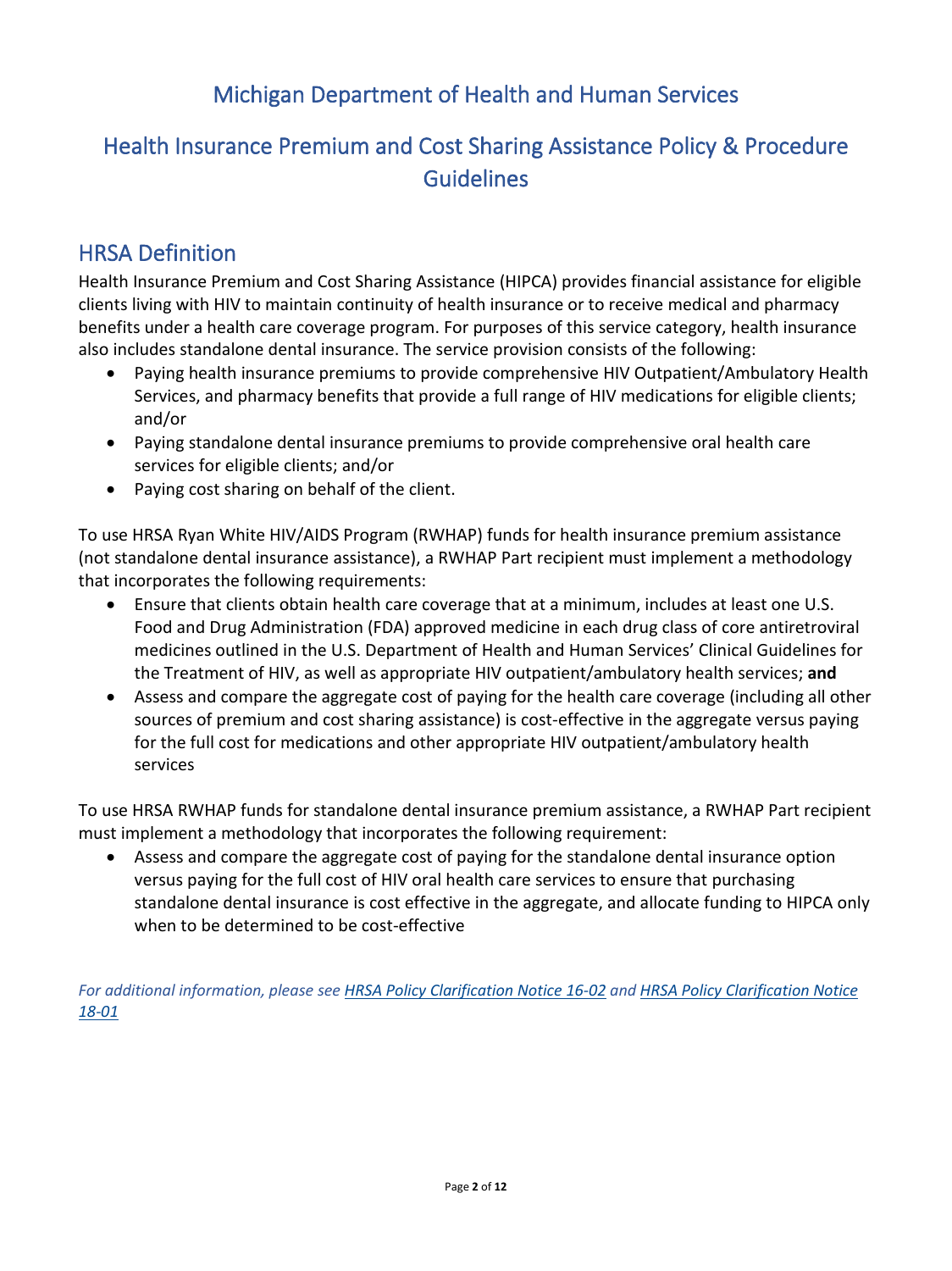## PURPOSE

HIPCA provides assistance for Ryan White Parts A, B, C, D and Care Coordination clients based on the need and recommendation of the Case Manager, Supervisor or Director. Sub-recipients and clients must vigorously pursue and rigorously document other sources of premium and cost-sharing assistance to ensure RW is the Payer of Last Resort.

# <span id="page-3-0"></span>**POLICY**

Sub-Recipients and clients must vigorously pursue other sources of premium and cost sharing assistance to ensure RW remains the payor of last resort. Any persons living with HIV (PLWH) requesting HIPCA payments for insurance premiums, co-pays or laboratory bills should apply for relevant agencies/resources that may be able to assist with coverage or payments. All HIPCA request must be related to HIV care and treatment.

<span id="page-3-1"></span>Payer of Last Resort: In accordance with federal regulations, RWHAP funds are intended to fill gaps in care and to serve as a payer of last resort. This ensures that RW funds are not used for services that could be reasonably paid by another funding source

<span id="page-3-2"></span>Vigorously Pursue and Rigorously Document: Sub-recipients are expected to vigorously pursue enrollment into healthcare coverage for which their clients may be eligible for and to rigorously document the steps taken to get the client enrolled in other healthcare coverage.

## <span id="page-3-3"></span>ELIGIBILITY REQUIREMENTS

- Must be HIV-positive
- Must be a resident of Michigan
- Must be low income (income not to exceed 500% of the Federal Poverty Level/FPL)
- Must be underinsured or uninsured for Ryan White services that are reimbursable through third party payers

## <span id="page-3-4"></span>ALLOWABLE SERVICES

Funds may be used for eligible clients to receive or maintain health insurance or medical benefits under a health insurance program. This includes out-of-pocket costs such as insurance premium payments, copayments, coinsurance, and deductibles.

#### <span id="page-3-5"></span>Medical Copays, Coinsurance and Deductibles

HIPCA funds should only be used when the client lacks the ability to pay.

If requesting copay, coinsurance or deductible coverage, the following must be provided:

- 1. Itemized bill from a medical provider showing the insurance adjustment
- 2. Date the MIDAP application was submitted and/or denial from MIDAP of the inability to cover the copay, coinsurance or deductible
- 3. Services **must be related to HIV Care**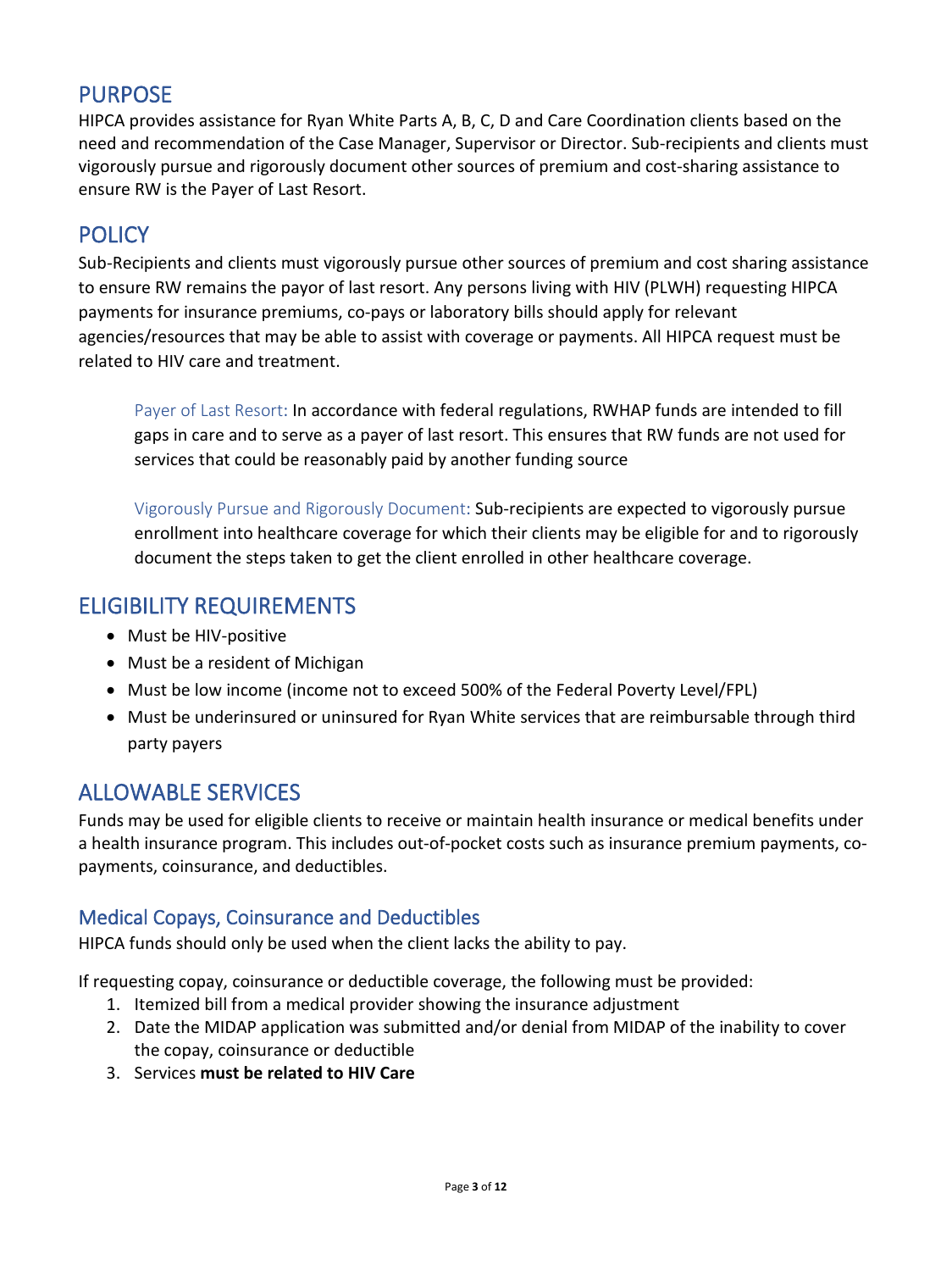## <span id="page-4-0"></span>**Dental**

The Michigan Dental Program (MDP) provide dental coverage for PLWH that do not have private dental insurance coverage. Clients may have Medicaid and qualify for MDP.

#### If requesting dental coverage, the following must be provided:

- 1. Denial from MDP or copy of private insurance that does not cover dental
- 2. Detailed medical bill of services provided
- 3. If client has insurance and services are not covered 100%, an itemized bill with the insurance adjustment must be submitted

## <span id="page-4-1"></span>HIV or other related Prescription Copays

HIPCA funds should ONLY be used when the client lacks the ability to pay or in emergency situations when MIDAP approval is delayed.

**Example:** The clients deductible has not been met. The client can request HIPCA funds to cover the cost of the medication copays. However, the medications must be related to HIV care or be on the MIDAP Formulary.

If requesting medication copays, the following must be provided:

- 1. Itemized bill from the pharmacy listing all of the medications. The medication must be HIV related to HIV care and/or be on the [MIDAP Formulary](https://www.bing.com/search?q=what+is+balance+billing&src=IE-SearchBox&FORM=IENAE2)
- 2. Insurance adjustments must be listed on the bill from the pharmacy showing what the insurance company paid
- 3. Date the MIDAP application was submitted and/or denial from MIDAP of the inability to cover copays or the full cost of the medication

## <span id="page-4-2"></span>Health Insurance Premiums

HIPCA funds should only be used for premium assistance when the client lacks the ability to pay and is not eligible for MIDAP Premium Assistance. The Premium Assistance Program through MIDAP assists clients in paying health insurance premiums. More information can be found in the glossary about this program.

If requesting premium assistance, the following must be provided:

- 1. Date the MIDAP application was submitted and/or a denial from MIDAP of the inability to cover Premium Assistance at this time
	- a) **COBRA:** a copy of the COBRA election form including the most recent detailed invoice\* from the insurance company
	- b) **Medicare Part C:** a copy of the most recent detailed invoice from the insurance company
	- c) **Medicare Part D**: a copy of the most recent detailed invoice from the insurance company
	- d) **Medigap Plan**: a copy of the most recent detailed invoice from the insurance company
	- e) **Qualified Health Plan:** a copy of marketplace eligibility letter and a copy of the most recent detailed invoice from the insurance company
- 2. The invoice **must include** the name and address of where the payment needs to be made, total amount due, and patient account number.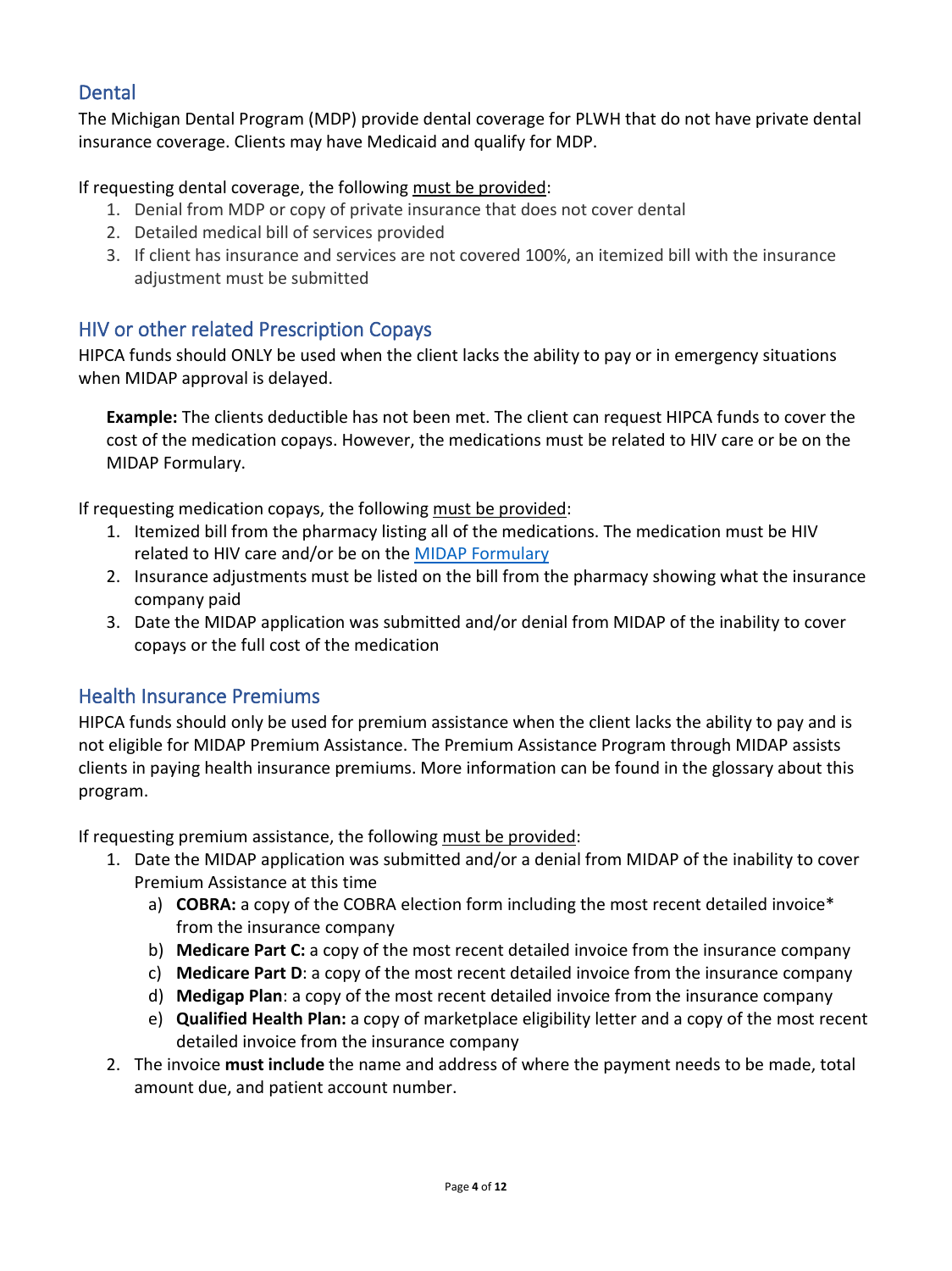## <span id="page-5-0"></span>Vision

Documentation of early detection, care, treatment, and prevention of vision problems for eye conditions related to the client's HIV status must be provided:

- Eye Exam: Standard eye exam every two years with a maximum cost of \$150.00
- Frames and Lenses: Standard frames and lenses are covered every two years
- Maximum cost for basic frames and standard plastic lenses \$200.00
- Standard plastic poly-carbonite for ages 18 and under only
- Lenses coverage includes single vision, bifocals, trifocal and UV treatment

#### <span id="page-5-1"></span>Vaccines

All recommended adult vaccines should be covered by all Michigan local health departments. Health departments utilize sliding fee scales for patients that are under/uninsured. Clients with no insurance or those who have insurance that does not cover routine vaccines, may be charged a sliding scale vaccine administration fee (currently \$0-\$23 per vaccine) based upon income. Clients will need to check with the clinic to verify which vaccines qualify for this sliding fee scale. HIPCA can pay for the remaining balance when a case manager submits a completed HIPCA request form with all supporting documentation attached.

- For a complete listing of all local health departments, please visit the Michigan Association of Local Public Health (MALPH) [here](https://www.malph.org/resources/directory)
- The vaccine requisition form can be found [here](https://www.sgrxhealth.com/drugassistanceprograms/MDHHS/Forms/Health%20Insurance%20Claim%20Form.pdf)

If a client receives their vaccine(s) at a location other than the local health department, the case manager must provide justification regarding specific barriers such as transportation, distance/mileage, accessibility, stigma, and discrimination. (i.e., transportation barriers, stigma) .

#### <span id="page-5-2"></span>Covered Vaccines

- MMR (measles, mumps, and rubella)
- Tdap (tetanus, diphtheria, and whopping cough)
- Hepatitis A and Hepatitis B
- Shingrix (recombinant Zoster vaccine to prevent Shingles)
- Influenza (annual)
- Pneumonia every five years (age dependent)
- Gardasil 9 (HPV)
- Meningococcal

*\*If your agency is funded to administer vaccinations, HIPCA funds cannot be used to help pay for vaccinations.*

## <span id="page-5-3"></span>LABS

Labs must be related to an HIV diagnosis or ordered by a healthcare provider. Additional documentation may be requested regarding labs if the HIPCA Needs Request form is lacking sufficient documentation.

#### **Complete Blood Panel**

- Complete Blood Count (CBC)
- Blood chemistry tests/Basic metabolic panel
- Lipoprotein Panel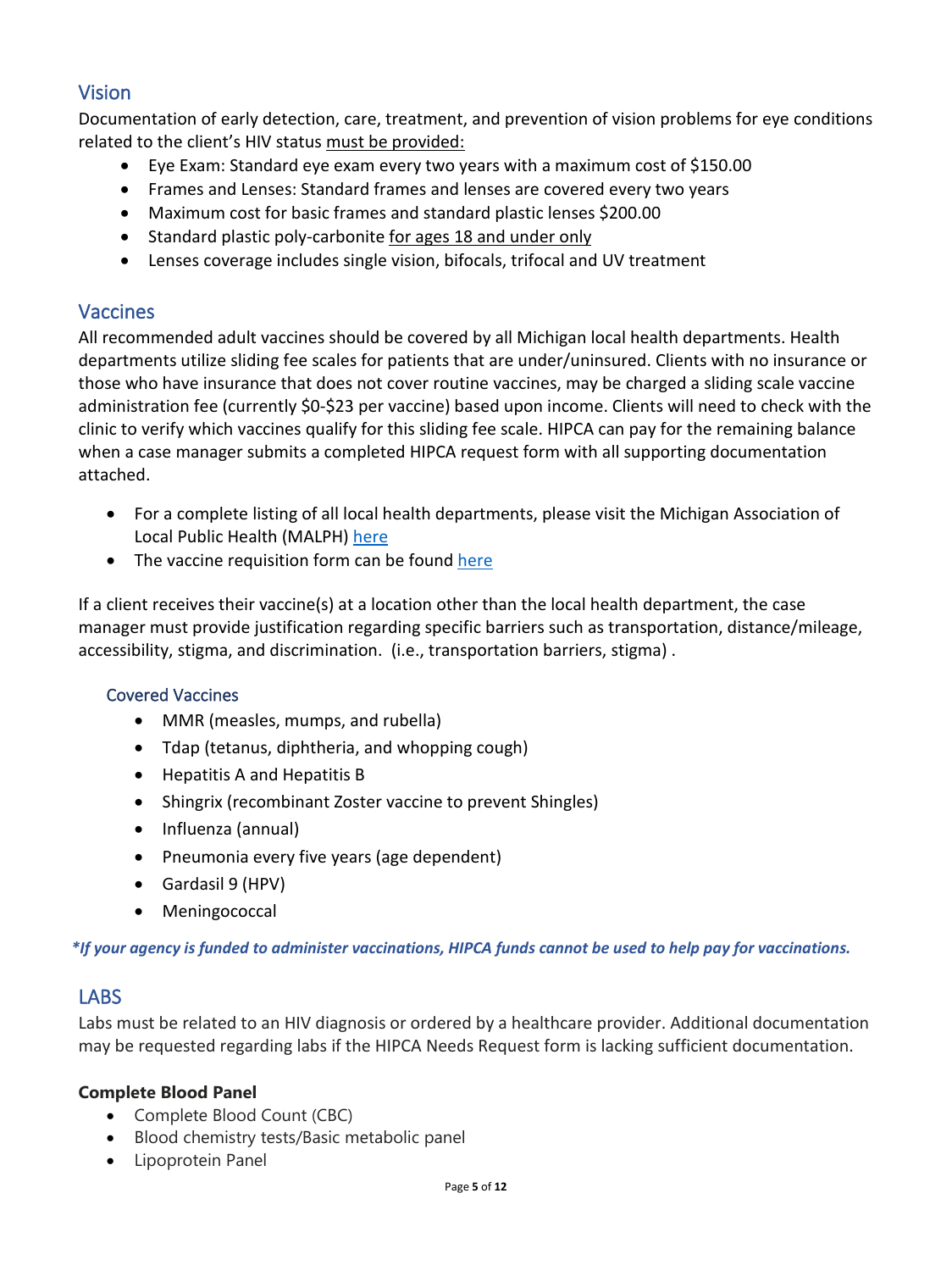Below is the process for setting up the MDHHS-Bureau of Laboratories MIDAP Testing for HIV Viral Load and HIV CD4/CD8:

| <b>Step 1: Set up Testing</b>                   | Contact the Michigan Drug Assistance Program Coordinator, Shelli Doll at<br>Dolls@michigan.gov. MIDAP will communicate with MDHHS Bureau of<br>Laboratories (BOL) Matthew Bashore, for client creation, testing supply<br>and education                                                                                                                                                                                                                                                                                                                                                                                                               |  |  |  |  |
|-------------------------------------------------|-------------------------------------------------------------------------------------------------------------------------------------------------------------------------------------------------------------------------------------------------------------------------------------------------------------------------------------------------------------------------------------------------------------------------------------------------------------------------------------------------------------------------------------------------------------------------------------------------------------------------------------------------------|--|--|--|--|
| <b>Step 2: Client Creation</b><br>for Reporting | The BOL will work with the agency on how they would like to receive their<br>reports. Client creation is based on the reporting method chosen below:<br>USPS mail: client needs to only provide the agency name, address,<br>a.<br>and phone number. Reports will be sent through USPS mail service.<br>The average turnaround time is 5-7 days.<br>Fax transmission: Reports will be automatically faxed to a secure fax<br>b.<br>number when results are posted. Turnaround time is 2-3 days.<br><b>Electronic Test Order and Reporting (ETOR): Online ordering and</b><br>c.<br>reporting                                                          |  |  |  |  |
| <b>Step 3: Order Supplies</b>                   | Supplies are ordered through the MDHHS-BOL Laboratory Kit Order<br>Tracking System LKOTS) https://milkots.michigan.gov/login<br>Order Kit #13-CD4/CD8 & Viral Load Testing Kit for HIV-1<br>a.                                                                                                                                                                                                                                                                                                                                                                                                                                                        |  |  |  |  |
| <b>Step 4: Specimen</b><br><b>Collection</b>    | HIV Viral Load - EDTA Preserved Plasma - Ship Cold<br>a.<br>Collect in a lavender top EDTA tube<br>$\bullet$<br>Spin to separated plasma from red blood cells<br>$\bullet$<br>Pour off into polypropylene tubes - label with a unique<br>$\bullet$<br>identifier<br>• 2 ml plasma is necessary for testing<br>HIV CD4/CD8 - Whole Blood - Room Temperature<br>b.<br>Collect in a lavender top EDTA tube<br>$\bullet$<br>Label with a unique identifier<br>$\bullet$<br>Sample must be tested within 48 hours of draw<br>$\bullet$                                                                                                                     |  |  |  |  |
| <b>Step 5: Form Completion</b><br>and Shipping  | Complete Microbiology/Virology Test Requisition Form DCH - 0583<br>а.<br>www.michigan.gov/mdhhslab (one form per patient)<br>The form must match the label exactly how it is on the specimen<br>b.<br>Enter the following on the DCH-0583<br>C <sub>1</sub><br>Name and address of the facility submitting the sample<br>Agency Code #<br>$\bullet$<br>Phone and fax number<br>National Provider Identifier (NPI)<br>$\bullet$<br>Patient information, including MIDAP ID, date and time of<br>$\bullet$<br>sample collection<br>Under HIV TESTING: check $\boxtimes$ CD4/CD8 (EDTA whole blood)<br>$\bullet$<br>and ⊠ HIV-1 VIRAL LOAD (EDTA Plasma) |  |  |  |  |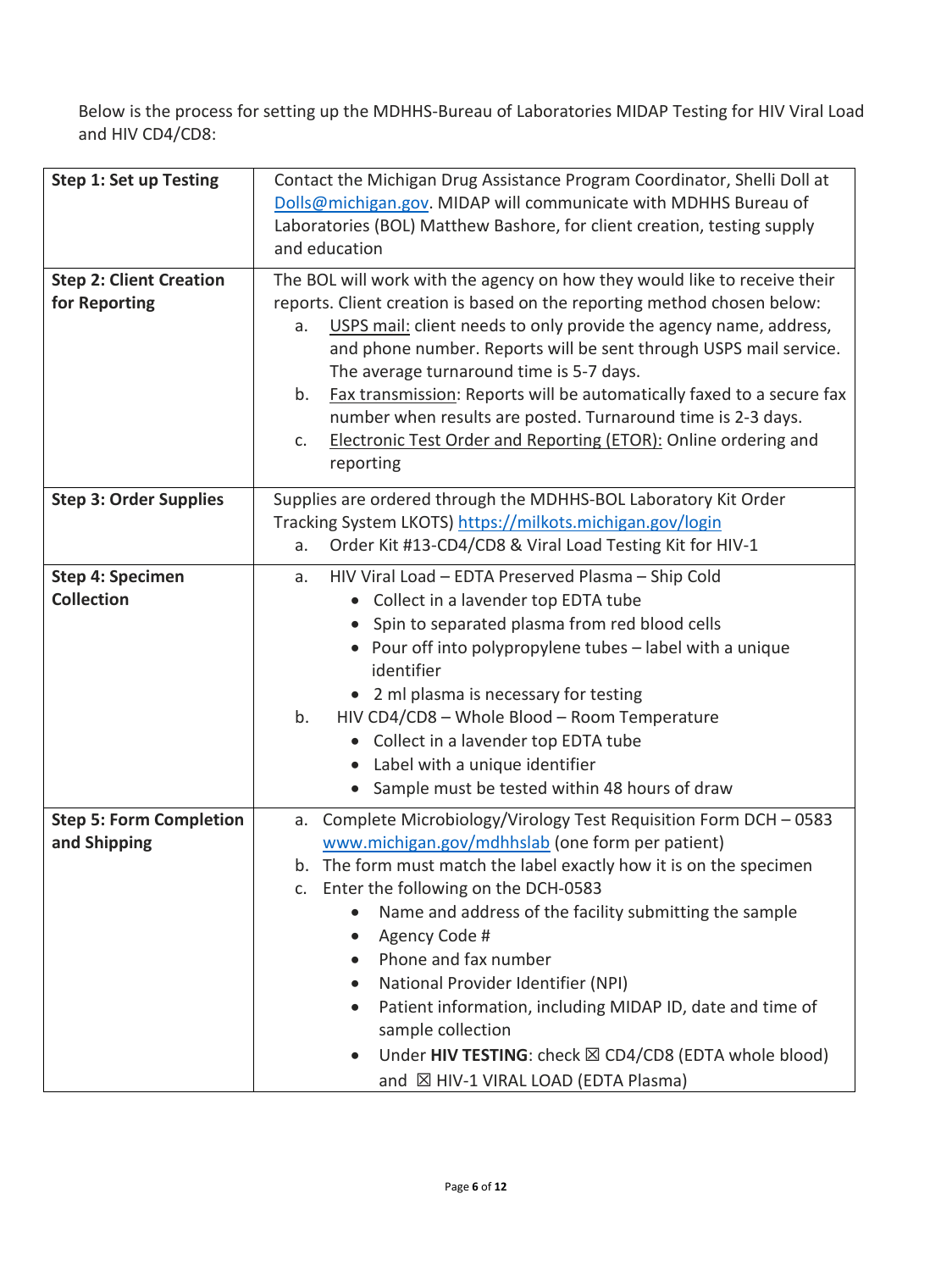# <span id="page-7-0"></span>DOLLAR AMOUNT MINIMUNM

Agencies are reasonably expected to vigorously pursue and rigorously document resources, funds and services utilized to ensure RWHAP funds are payer of last resort. Please ensure on the HIPCA Needs Request form to provide all agency denials and attach all supporting documentation. The HIPCA Needs Request forms will only be accepted with requests of a minimum of \$10.00

# <span id="page-7-1"></span>UNALLOWABLE SERVICES

- Direct payments to clients
- Health Insurance plans that do not cover HIV-treatment drugs; specifically, the plan must cover at least one drug in each class of core antiretroviral therapeutics from the HHS clinical guidelines as well as appropriate primary care services.
- Medications not listed on the MIDAP Formulary (unless deemed medically necessary by prescriber) A link to the most updated is listed here: [MIDAP Formulary](https://hab.hrsa.gov/sites/default/files/hab/Global/service_category_pcn_16-02_final.pdf)
- Any cost associated with liability risk pools.
- RWHAP funds cannot be used to cover costs associated with Social Security.
- Funds may not be used to pay fines or tax obligations incurred by clients for not maintaining health insurance coverage required by the Affordable Care Act (ACA).
- Funds may not be used to make out-of-pocket payments for inpatient hospitalization and/or emergency department care.
- Funds may not be used to support plans that offer only catastrophic coverage or supplemental insurance that assists only with hospitalization.
- Funds must not be extended for Consolidated Omnibus Budget Reconciliation Act (COBRA) coverage *if a client is eligible* for other coverage that provides the required minimal level of coverage at a cost-effective price.
- Vision Services Not Covered
	- o Cataract Surgery
	- o Contact Lenses
	- o Laser Surgery
	- o Polarized lenses
	- o Scratch guard
	- o Standard anti-reflective coating
	- o Tint

# <span id="page-7-2"></span>PROCEDURE FOR REQUESTING HIPCA FUNDS

Clients with Case Manager (CM): If a client is assigned to an agency and/or clinic, the agency and/or clinic must submit the HIPCA Claims form on behalf of the client.

- 1. Case Manager will complete and submit the **HIPCA Needs Request** form, including all required supporting documentation, ensuring the following is included: [HIPCA Needs Request Form](https://gcc02.safelinks.protection.outlook.com/?url=https%3A%2F%2Fwww.michigan.gov%2Fdocuments%2Fmdhhs%2FHealth_Insurance_Premium_Cost_Sharing_Assistance_HIPCA_Needs_Request_736890_7.dotx&data=04%7C01%7CDollS%40michigan.gov%7C7382288a22d34965477c08d9a61d2c84%7Cd5fb7087377742ad966a892ef47225d1%7C0%7C0%7C637723466489669101%7CUnknown%7CTWFpbGZsb3d8eyJWIjoiMC4wLjAwMDAiLCJQIjoiV2luMzIiLCJBTiI6Ik1haWwiLCJXVCI6Mn0%3D%7C1000&sdata=glvyXAG%2FZnRJYStVv5kS77T%2FiqYMox3nk21V10AyXcY%3D&reserved=0)
	- a. CAREWare URN# and/or MIDAP ID
	- b. Amount Requested & Payment Due Date
	- c. Date of MIDAP and/or Medicaid application, if applicable
	- d. Name and address of payee
	- e. Patient account number on listed the invoice
	- f. Description of Need: Provide a brief description of need
	- g. How the need relates to the client's HIV care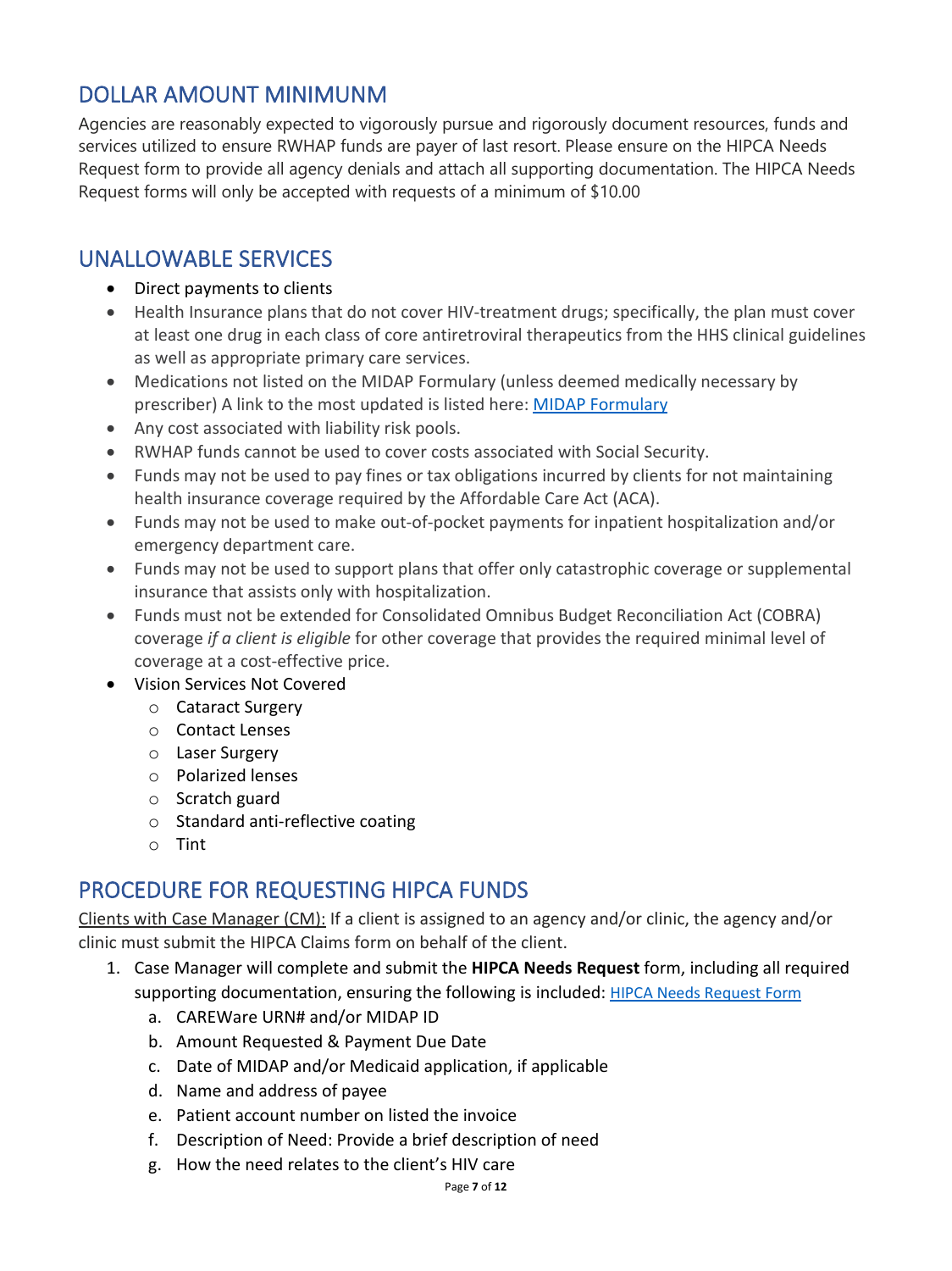- h. Agency Denials (e.g., MIDAP, RWB, Medicaid): Agency denials must be provided to ensure the Payer of Last Resort requirement is met
- i. Case Manager Signature & Date
- j. Supervisor Signature & Date
- 2. The following documentation must be attached to the **HIPCA Needs Request** form:
	- a. Detailed invoice/itemized bill from the medical provider or insurance company that shows the insurance adjustment and balance due.
	- b. The date of service must be within one year of submission to HIPCA to be eligible for reimbursement
	- c. The statement date on the bill must be within the six weeks of submission to HIPCA
	- d. Services must be related to the client's HIV care. If the information is not evident on the paperwork/invoice as being relevant to the client's HIV care, the HIPCA Committee will return the request for additional information. If it is not evident on the paperwork/invoice, the HIPCA committee may request additional information.

## <span id="page-8-0"></span>Submitting the HIPCA Paperwork to MDHHS

- 1. Submit the HIPCA Needs Request form with all supporting documentation to MDHHS for review
- 2. MDHHS will review the HIPCA request within two weeks of receiving the request.
- 3. After the HIPCA request has been reviewed, MDHHS will document the approval and/or denial with notes in the CAREWare Case Notes section.
- 4. After payment has been sent to the vendor, MDHHS will document payment in CAREWare Case Notes section, add the HIPCA service & total amount paid.
- 5. If the HIPCA Needs Request form is incomplete or lacking sufficient documentation, MDHHS will document this in the CAREWare Case Notes section. It is the responsibility of the Case Manager to check the CAREWare Case Notes section for all correspondence from MDHHS regarding approvals, denials and/or communication regarding further information needed to complete the HIPCA request.

#### <span id="page-8-1"></span>Subrecipient Requirements

- 1. All HIPCA Requests and supporting documentation must be kept on file
- 2. Documentation of services must be documented in CAREWare by utilizing the MCM or Non-Medical Case Manager (NMCM) support sub-service category
- 3. Check CAREWare Case Notes for correspondence from MDHHS regarding status of HIPCA requests
- 4. The HIPCA Needs Request form must be filled out completely and documentation submitted, or additional information may be request and payment could be delayed.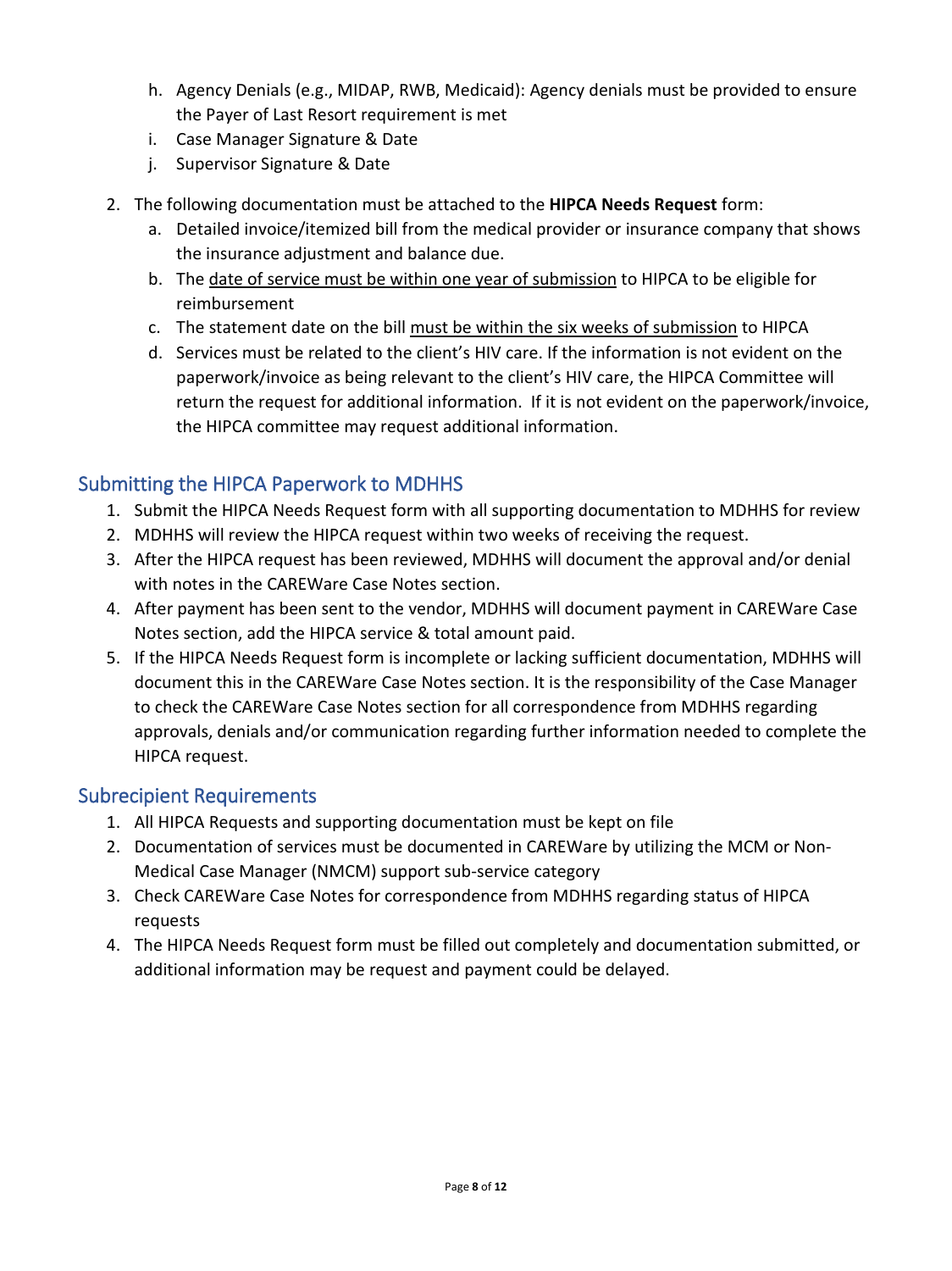# RESOURCES

#### <span id="page-9-1"></span><span id="page-9-0"></span>VISION RESOURCES

**Lions Club** Provides financial assistance to individuals for eye care through local clubs. <http://www.lionsclubs.org/>

**New Eyes for the Needy:** Purchases basic prescription glasses for people in financial need in the U.S. Telephone: (973) 376-4903. Website: <http://www.new-eyes.org/>

**Eyecare America:** Provides comprehensive eye exams and care for up to one year, often at no out-ofpocket expense to eligible to those 65 and older through its seniors and Diabetes Eye Care Programs. [http://eyecareamerica.org](http://eyecareamerica.org/) 

#### **Michigan 211:**

<https://www.navigateresources.net/hwmi/MatchList.aspx?k;;0;;N;0;0;Glasses/Contact%20Lenses>

#### <span id="page-9-2"></span>DIABETES RESOURCES

**American Diabetes Association:** Provides assistance for people with diabetes that need help paying or insulin or other diabetes medications<https://insulinhelp.org/>

**Inside Rx:** Discounted prices for several different types of medications [http://www.insiderx.com](http://www.insiderx.com/) 

**Xeris:** Assists with the cost of glucagon, may pay as little as zero 1-877-694-8653

**Lilly Cares Foundation:** A non-profit organization separate from Lilly that provides insulin for eligible patients. Learn more about the eligibility criteria at [www.lillycares.com](http://www.lillycares.com/)

**Novo Nordisk Inc.:** For \$99.00, people with diabetes can get up to three vials or two packs of FlexPen®/FlexTouch®/PenFill® pens, of any combination of Novo Nordisk Inc. insulins with a prescription. 1-844-668-6463

#### <span id="page-9-3"></span>PRESCRIPTION ASSISTANCE PROGRAMS

**Partnership for Prescription Assistance** Helps people without prescription coverage get medications for free or at a very low cost<https://medicineassistancetool.org/>

**Rx Assist** Comprehensive database of pharmaceutical assistance programs<https://www.rxassist.org/>

**Rx Hope** Helps people get medications for free or for a very small copay <https://www.rxhope.com/home.aspx>

**GoodRx:** Contains a comprehensive database of medications, prices and discounts <https://www.goodrx.com/>

**Inside Rx:** Complete database of medications, prices, and discounts<https://insiderx.com/>

**Blink Health:** Discounted prices for many medications <https://www.blinkhealth.com/>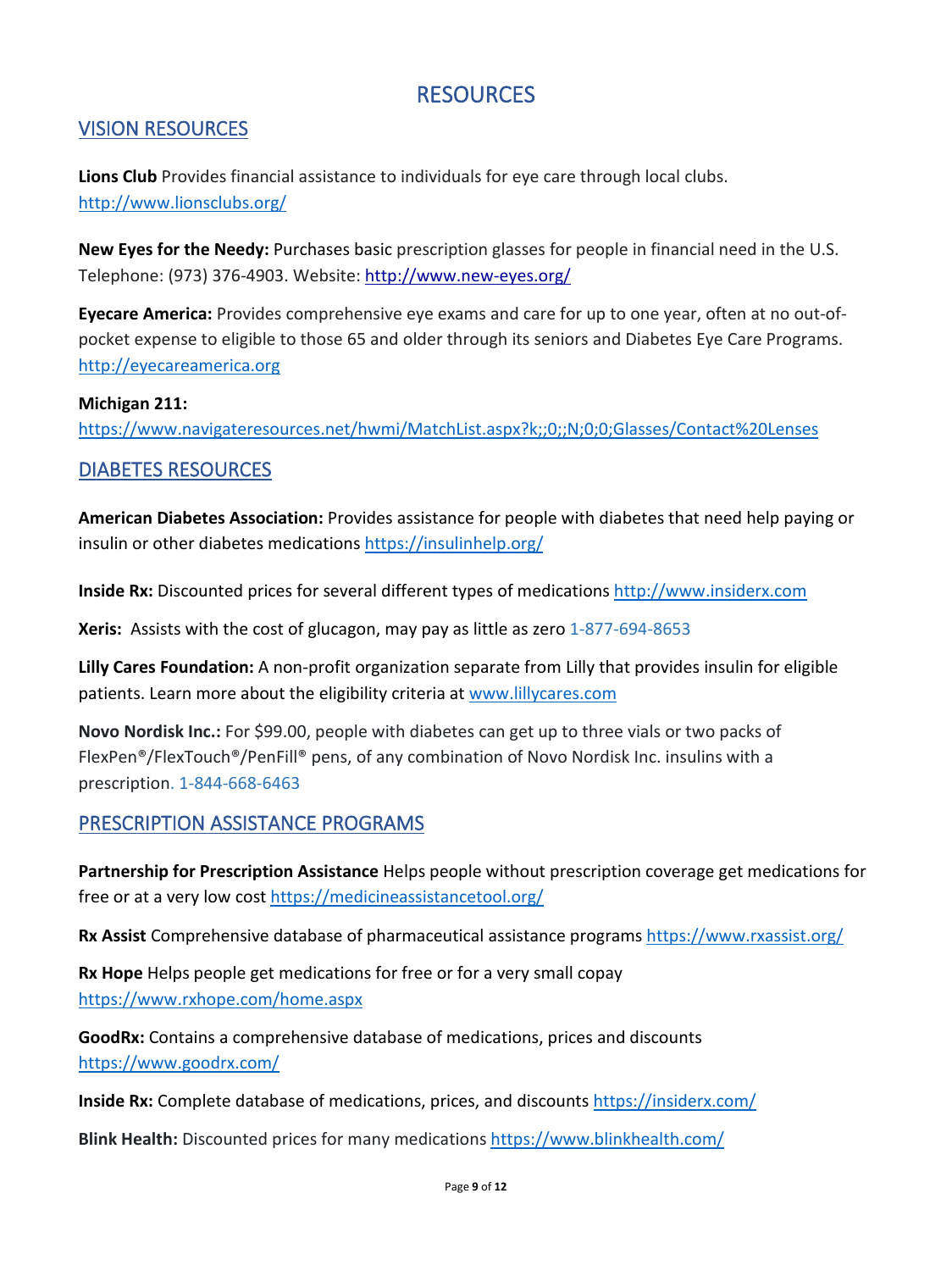# <span id="page-10-0"></span>**GLOSSARY**

**Advanced Premium Tax Credit:** A tax credit a person can take in advance to lower their monthly health insurance payment or "monthly premium" when they apply for coverage in the Health Insurance Marketplace. When an individual applies for coverage in the Marketplace, they estimate their expected income for the year. If they qualify for a premium tax credit based on that estimate, they can use that amount to lower their monthly premium.

**Affordable Care Act/Qualified Health Plan/Marketplace Plan:** An insurance plan that is certified by the Health Insurance Marketplace, provides essential health benefits, follows established limits on costsharing (like deductibles, copayments, and out-of-pocket maximum amounts), and meets other requirements under the Affordable Care Act. All qualified health plans meet the Affordable Care Act requirement for having health coverage, known as "minimum essential coverage." Or more information about the Affordable Care Act or to enroll or update a plan, please visit the [Healthcare.gov](https://www.healthcare.gov/) website

**Balance Billing:** This is the balance remaining on a bill that your plan does not cover.

Example: Your provider's charge is \$100.00, and the allowed amount is \$80.00, the provider may bill you for the remaining \$20.00. This most often happens when you see an out-of-network provider.

**Coordination of Benefits:** If a person has two or more health insurance plans and the insurance companies are trying to figure out who is responsible for paying for the same medical or prescription claim.

**Coinsurance:** The percentage of health care costs a person is responsible for after they have met their deductible.

**Example:** A health insurance plan allowed amount for an office visit is \$100.00 and your office visit is \$20.00

- If you have paid your deductible: You pay 20% of \$100.00, or \$20.00 The insurance company pays the rest.
- If you have not met your deductible: You pay the full allowed amount, \$100.00

**Copays:** A fixed amount (e.g., \$20.00) a person pays for a covered health care service (office visits, lab tests) after their deductible has been met.

**Cost-Sharing:** The share of costs covered by your insurance that you pay out of your own pocket (sometimes called "out-of-pocket costs"). This term generally includes deductibles, coinsurance, and copayments, or similar charges, but it does not include premiums, balance billing amounts for out-ofnetwork providers, penalties a person may have to pay or the cost of non-covered services. Cost-sharing in Medicaid and CHIP also includes premiums.

**Cost-Sharing Reductions:** Discounts that reduce the amount a person pays for certain services covered by a health insurance plan a person purchases through the ACA/Marketplace. An individual can get a discount if their income is below a certain level and if they choose a Silver Level plan **OR** if they are a member of a federally recognized tribe, which includes being a shareholder in an Alaska Native Claims Settlement Act Corporation.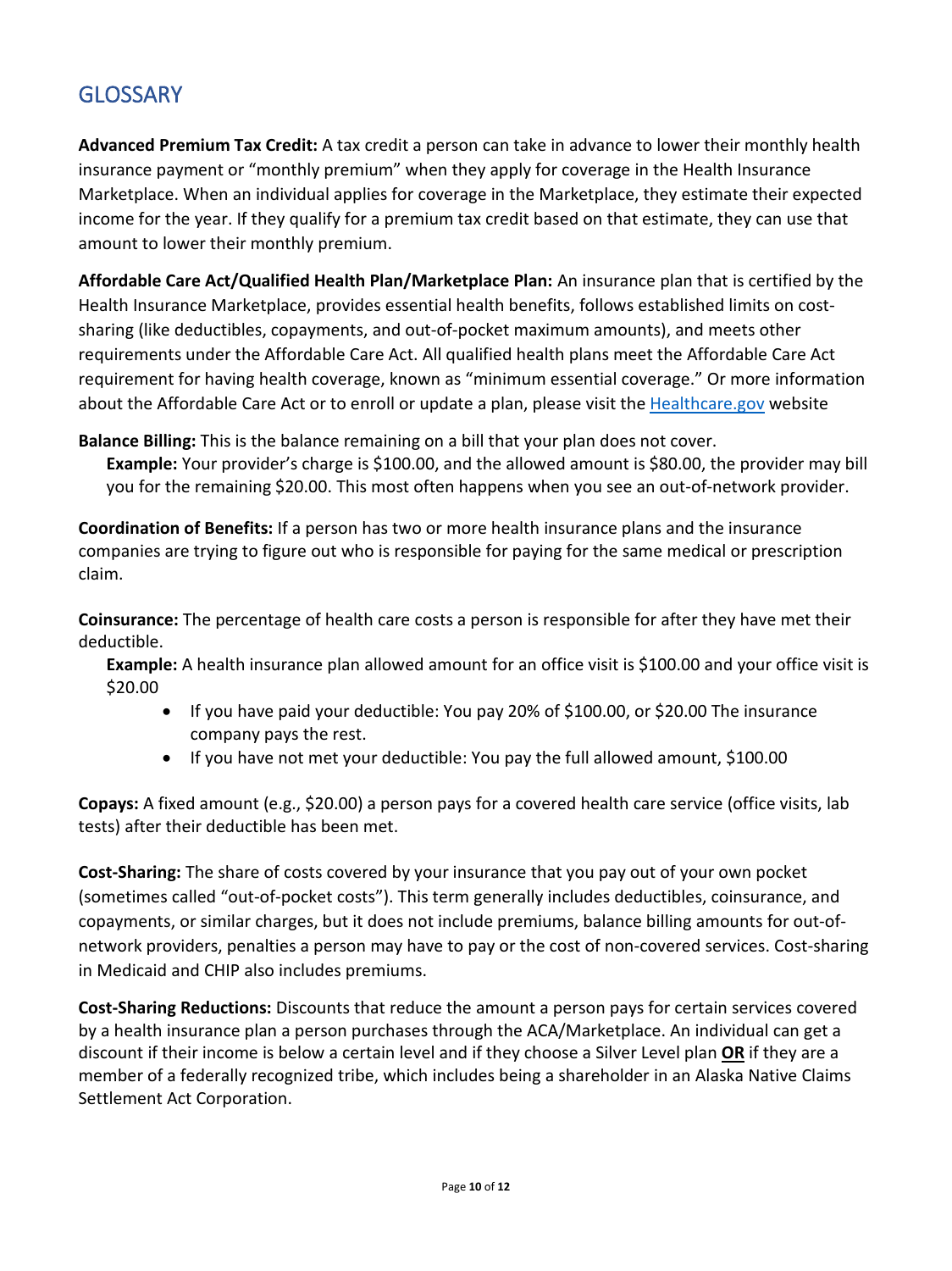**Deductible:** The amount a person is expected to pay for covered health care services during their coverage period (usually one year) year before their health insurance plan begins to pay.

**Example:** If your deductible is \$1000, your plan will not pay anything until you've met your \$1000 deductible for covered health care services subject to the deductible

**Insurance Assistance Program:** The Insurance Assistance Program (IAP) assists persons living with HIV maintain their health insurance benefits that are facing financial difficulty by paying health insurance premiums for eligible individuals. For more information, please visit the [Insurance Assistance Program](https://www.michigan.gov/mdhhs/0,5885,7-339-71550_2955_2982_70541_70542_78093---,00.html) website

**Medicaid:** Insurance program that provides comprehensive healthcare services to low-income adults, children, pregnant women, the elderly, and people with disabilities.

**Medicare Part A (Hospital Insurance):** Covers inpatient hospital care, skilled nursing facility, hospice, lab tests, surgery, home health care. For more information, please visit [What Part A covers | Medicare](https://www.medicare.gov/what-medicare-covers/what-part-a-covers)

**Medicare Part B (Medical Insurance):** Covers doctor and other health care providers' services and outpatient care. Part B also covers durable medical equipment, home health care, and some preventive services. For more information, please visit [What Part B covers | Medicare](https://www.medicare.gov/what-medicare-covers/what-part-b-covers)

**Medicare Part C (Medicare Advantage Plan):** A type of Medicare health plan offered by a private company that contracts with Medicare to provide you with all your Part A and Part B benefits. Medicare Part C helps cover the cost of medication related copays, deductibles, co-insurance, and insurance premiums. It also includes Medicare Part A, B & D and usually additional services may be included depending on the plan that is chose (vision, hearing, dental). For more information, please visit [Medicare Advantage Plans | Medicare](https://www.medicare.gov/sign-up-change-plans/types-of-medicare-health-plans/medicare-advantage-plans)

**Medicare Part D (Prescription Plan):** A program that helps pay for prescription drugs for people with Medicare who join a plan that includes Medicare prescription drug coverage. There are two ways to get Medicare prescription drug coverage: through a Medicare Prescription Drug Plan or a Medicare Advantage Plan that includes drug coverage. These plans are offered by insurance companies and other private companies approved by Medicare. For more information, please visit Drug coverage (Part D) | **[Medicare](https://www.medicare.gov/drug-coverage-part-d)** 

**Medigap Policy (Supplemental Health Insurance):** A health insurance policy that is used to fill the "gaps" in Original Medicare Coverage. Medigap policies help pay some of the health care costs that the Original Medicare does not cover. For more information, please visit [What's Medicare Supplement](https://www.medicare.gov/supplements-other-insurance/whats-medicare-supplement-insurance-medigap)  [Insurance \(Medigap\)? | Medicare](https://www.medicare.gov/supplements-other-insurance/whats-medicare-supplement-insurance-medigap)

**Metal Level Plans:** Levels in the plans in the Health Insurance Marketplace sometimes referred to as "metal levels". Each level is based on a different percentage of what you will pay, and the insurance company will pay. The total cost includes premiums, deductibles, and out-of-pocket costs like copayments and coinsurance.

| Insurance Coverage                | Bronze Plan | Silver Plan | Gold Plan | Platinum Plan |
|-----------------------------------|-------------|-------------|-----------|---------------|
| Percentage your insurer covers    | 60%         | 70%         | 80%       | 90%           |
| for all covered services combined |             |             |           |               |
| Percentage you pay until you hit  | 40%         | 30%         | 20%       | 10%           |
| your plan's spending limit        |             |             |           |               |